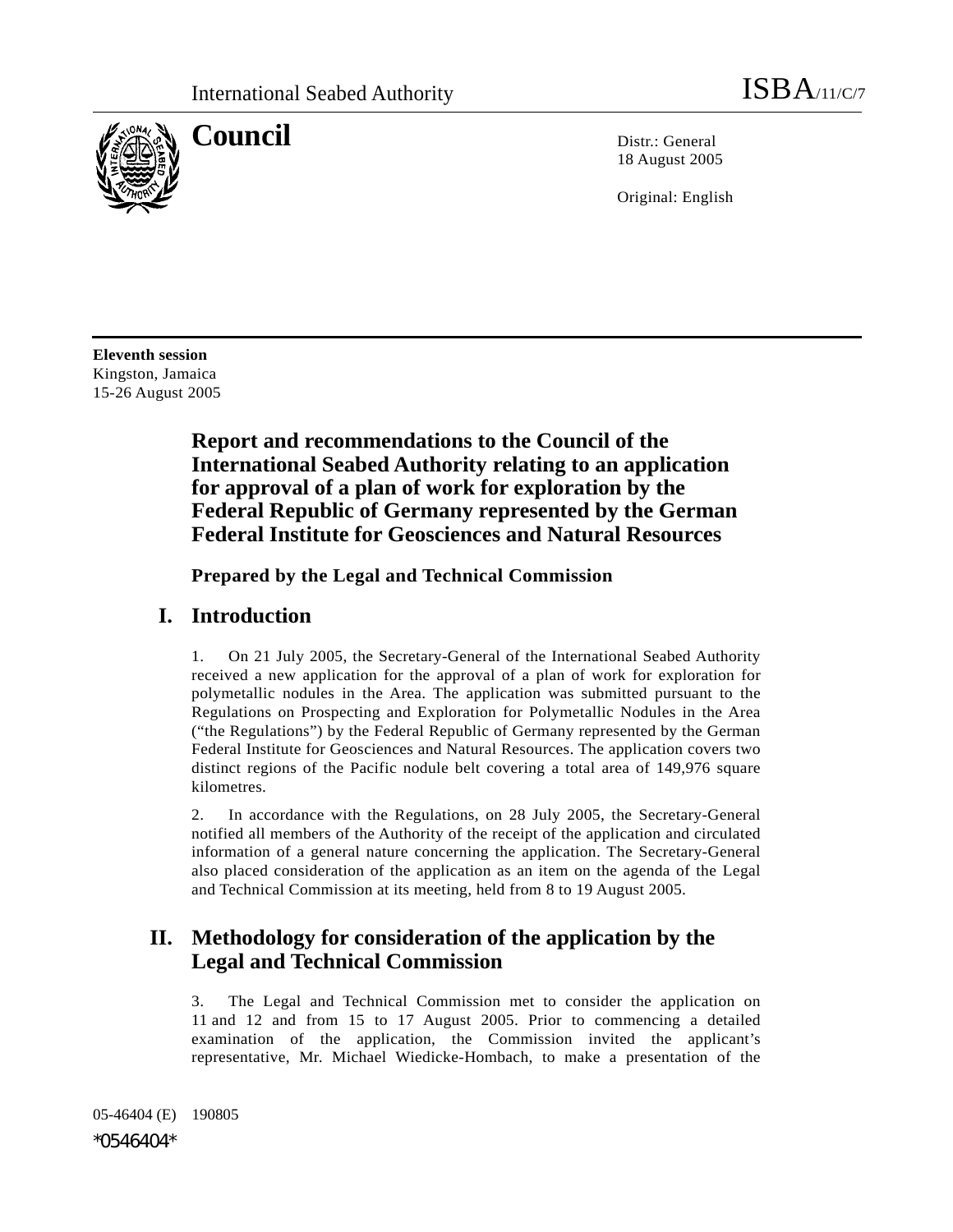application. The Commission then structured its work on the application as follows: working groups were established to deal with (a) legal issues; (b) the proposed plan of work for exploration; and (c) technical issues related to the designation of the reserved area. The working groups then reported on their work to the Commission as a whole. When necessary during its deliberations, the Commission invited the representative of the applicant to clarify certain technical issues and to respond to specific queries on the details of the application.<sup>1</sup>

4. The Commission noted that, in keeping with the scheme established in annex III, article 6, of the United Nations Convention on the Law of the Sea, it is first required to make an objective determination as to whether the applicant has complied with the Regulations as they relate to the form of applications, has given the necessary undertaking specified in regulation 14 of the Regulations and assurances, possesses the necessary financial and technical capability and (as appropriate) has satisfactorily discharged its obligations under any previous contract with the Authority. The Commission is then required to determine, in accordance with regulation 21(4) and its procedures, whether the proposed plan of work will provide for effective protection of human health and safety and effective protection and preservation of the marine environment and will ensure that installations are not established where interference may be caused to the use of recognized sea lanes essential to international navigation or in areas of intense fishing activity. Regulation 21(5) of the Regulations goes on to provide that:

If the Commission makes the determinations specified in paragraph 3 and determines that the proposed plan of work for exploration meets the requirements of paragraph 4, the Commission shall recommend approval of the plan of work for exploration to the Council.

5. In considering the proposed plan of work for exploration, the Commission had regard to the principles, policies and objectives relating to activities in the Area as provided for in part XI and annex III of the Convention and in the Agreement relating to the Implementation of Part XI of the United Nations Convention on the Law of the Sea of 1994 ("the Agreement").

### **III. Summary of basic information regarding the application**

#### **A. Identification of the applicant**

6. Name of applicant: Federal Republic of Germany represented by the German Federal Institute for Geosciences and Natural Resources.

7. Address of applicant:

**\_\_\_\_\_\_\_\_\_\_\_\_\_\_\_\_\_\_** 

- (a) Street address: Stilleweg 2, D-30655, Hannover, Germany
- (b) Postal address: Postfach 51-01-53, D-306301, Hannover, Germany
- (c) Telephone number: +49.511.643-0

<sup>1</sup> Mr. Wiedicke-Hombach was elected by the Council as a member of the Legal and Technical Commission on 16 August 2005. However, in view of his position as a representative of the German Federal Institute for Geosciences and Natural Resources (BGR), Mr. Wiedicke-Hombach took no part in the deliberations of the Commission relating to the application.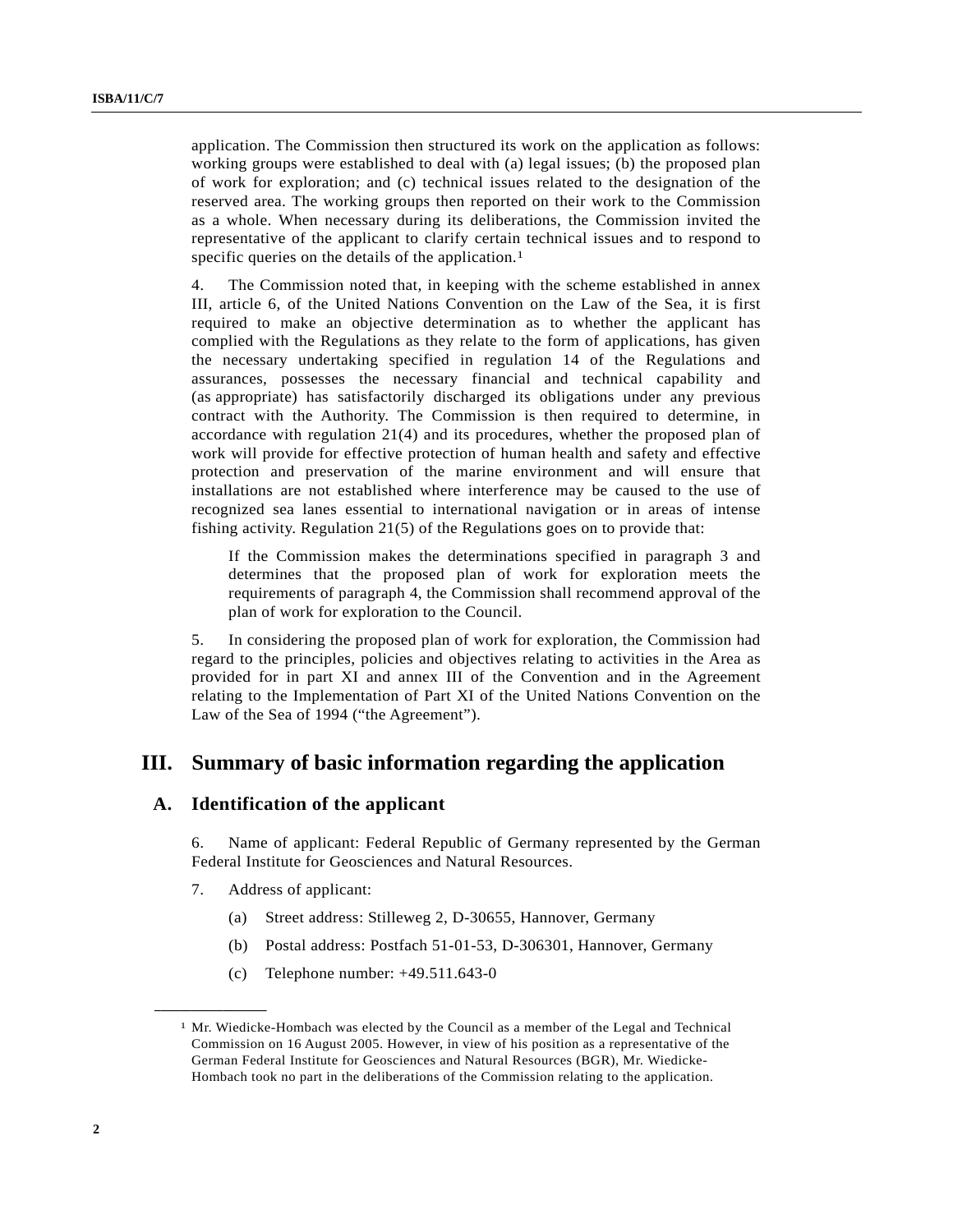- (d) Facsimile number: +49.511.643-23 04
- (e) Electronic mail address: poststelle@bgr.de
- 8. Applicant's designated representative:
	- (a) Name: Professor Friedrich-Wilhelm Wellmer
	- (b) Address: (same as 7)
	- (c) Telephone number: +49.511.643-2244
	- (d) Facsimile number: +49.511.643-3676
	- (e) Electronic mail address: f.wellmer@bgr.de

9. Date of deposit of its instrument of ratification of, or accession or succession to, the 1982 United Nations Convention on the Law of the Sea and the date of its consent to be bound by the Agreement relating to the Implementation of Part XI of the United Nations Convention on the Law of the Sea of 10 December 1982: 14 October 1994

#### **B. Area of application**

10. The application area of Germany covers a total of 149,976 square kilometres in the Clarion-Clipperton Zone of the Pacific Ocean. The area is divided into two regions. The Western region ("Area W") covers an area of 34,080 square kilometres and has an average water depth of 4,850 metres. The Eastern region ("Area E") covers an area of 115,896 square kilometres and has an average water depth of 4,200 metres. The coordinates and general location of the areas under application are shown in annex I.

#### **C. Other information**

11. Date of receipt of application: 21 July 2005.

12. Previous contracts with the Authority: the applicant has not been previously awarded any contract with the Authority.

13. Undertakings: the applicant attached a written undertaking signed by the President of the German Federal Institute for Geosciences and Natural Resources stating that it will comply with regulation 14 of the Regulations.

### **IV. Examination of information and technical data submitted by the applicant**

- 14. The following technical documents were submitted in the application:
	- (a) Information relating to the area under application:

 (i) Boundaries of the area under application according to the World Geodetic System 1984 (WGS 84);

 (ii) Chart and a list of the coordinates dividing the total area into two parts of equal estimated commercial value;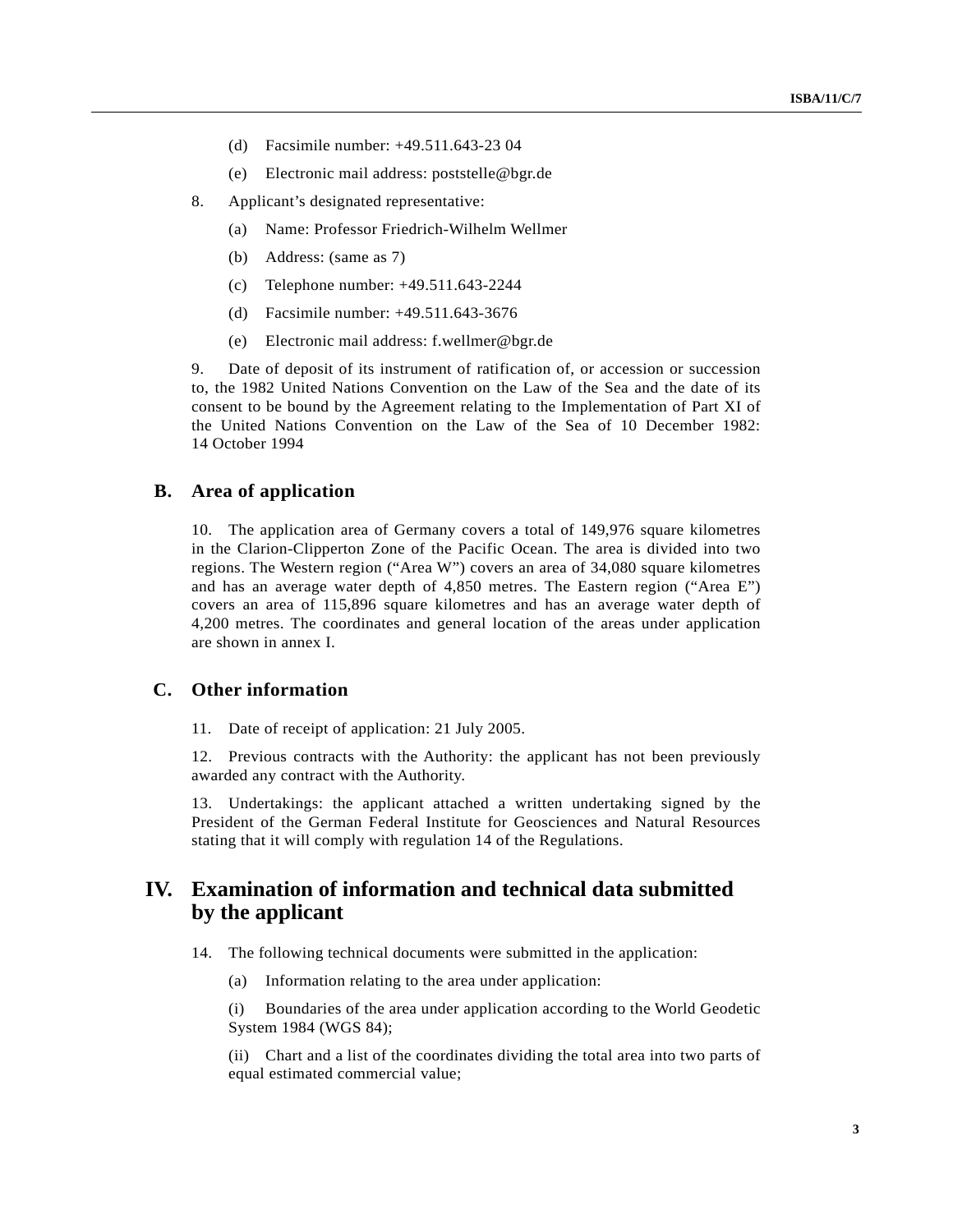(iii) Data on the areas under application:

 a. Data on the location, survey and evaluation of the polymetallic nodules in the area;

 b. Description of the technology related to the recovery and processing of polymetallic nodules;

- Exploration vessels
- Navigation systems
- Sampling equipment
- Free-fall grab (optional with camera)
- Box corer
- Television system
- Echo sounding
- Seismo-acoustic methods
- Chemical analysis

 c. Map of the physical and geological characteristics of the area under application (seabed topography, bathymetry and bottom currents);

- Seabed topography and bathymetry
- Bottom currents

 d. Data on the average density (abundance of polymetallic nodules with abundance map showing the location of sampling sites);

 e. Data on the average elemental content of metals of economic interest (grade) based on chemical assays in (dry) weight per cent and associated grade maps;

- f. Combined maps of abundance and grade of polymetallic nodules;
- g. Calculation on the estimated commercial value of the two areas;
- h. A description of the techniques used by the applicant;

 (b) Information on wind speed and direction, wave height, period and direction, current speed and direction, water salinity, temperature and biological communities;

- (i) Seasonal environmental parameters in areas "W" and "E";
- (ii) Wind speed and direction;
- (iii) Wave height, period and direction;
- (iv) Surface current speeds and direction;
- (v) Water mass characteristics (temperature, salinity, oxygen, phosphate);
- (vi) Biological communities;

 (vii) Environmental parameters during the test period of recovery of nodules in areas "W" and "E";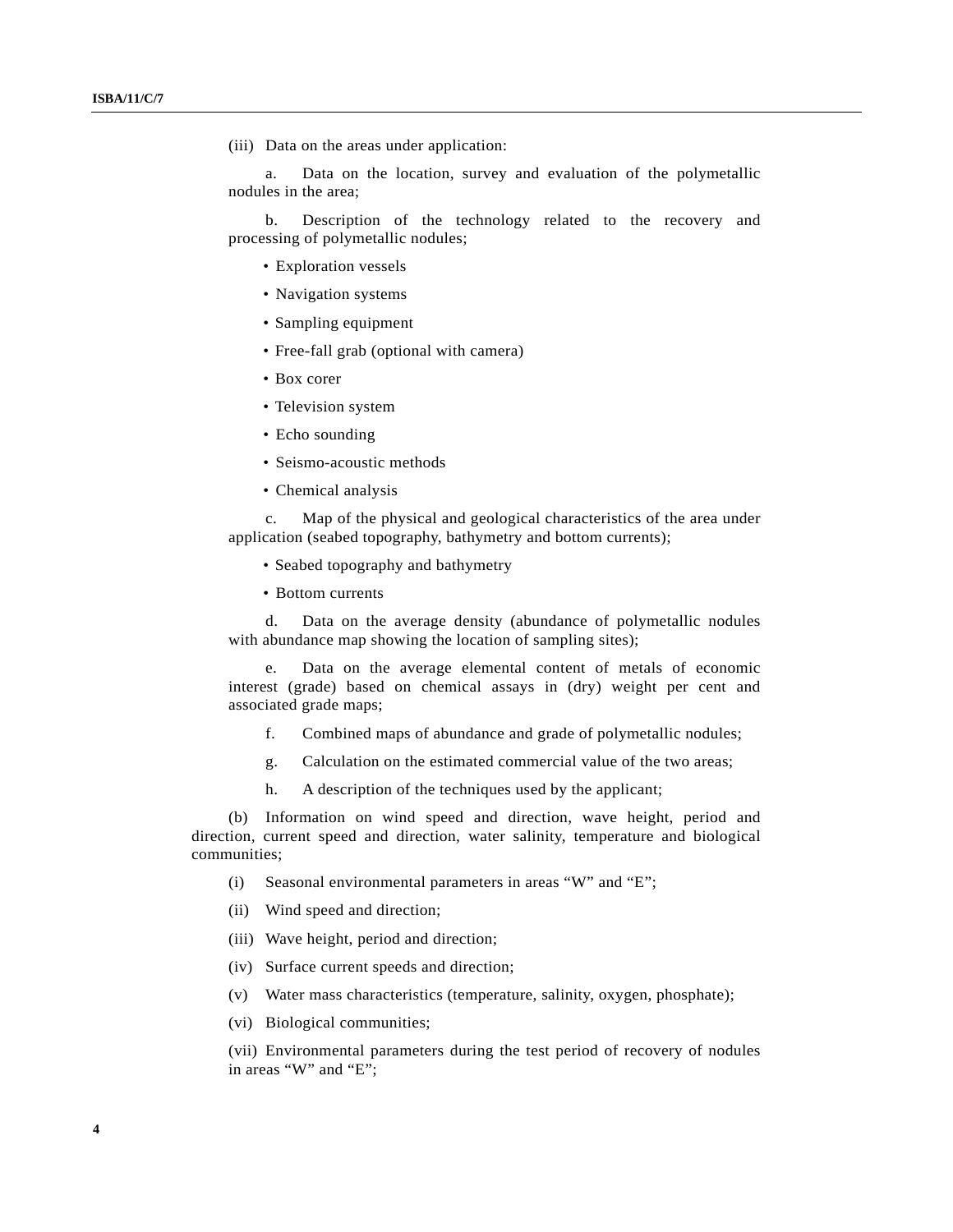(c) References;

(d) Certificate of sponsorship issued by the sponsoring State;

 (e) Data author, technical device used for recovery, geographic coordinates, water depths, and data on the average density (abundance) and elemental content of the polymetallic nodule samples;

Information to enable the Council to determine whether the applicant is technically capable of carrying out the proposed plan of work for exploration;

(g) Plan of work for exploration;

 (h) Training programme (in reference to articles 143 and 144 of the United Nations Convention of the Law of the Sea);

Technical details of the research vessels used for the recovery of nodules and geophysical mapping of the area under application.

15. It was noted that all technical data submitted in the application had been gathered using standard and recognized methods. The representative of the applicant provided clarifications as required on the information and technical data supplied.

### **V. Consideration of financial and technical qualifications of the applicant**

16. The applicant declares that the German Federal Institute for Geosciences and Natural Resources (BGR) is the geoscientific institution of the German Federal Government. BGR is the successor institution to the data and information obtained by Preussag AG and the German consortium Arbeitsgemeinschaft meerestechnisch gewinbarer Rohstoffe (AMR) in the 1970s and 1980s. Preussag AG, a member of the consortium Ocean Management Inc. (OMI), but sponsored by the Federal Republic of Germany, had previously obtained a manganese nodule exploration licence in 1984 and had carried out substantial activities in the Area, including a pilot-mining test in the manganese nodule belt of the Central Pacific.

17. The Federal Republic of Germany has certified, as part of the application, that an amount in excess of US\$ 30 million was expended in research and exploration activities, including in the location, survey and evaluation of the area referred to in the plan of work for exploration. In accordance with regulation  $12(2)$ , of the Regulations, and paragraph 6 (a) (i) of section 1 of the annex to the 1994 Agreement, the applicant shall therefore be considered to have met the financial and technical qualifications necessary for approval of the plan of work for exploration.

18. The Federal Republic of Germany declares that it has the necessary financial resources to meet the estimated costs of the proposed plan of work for exploration.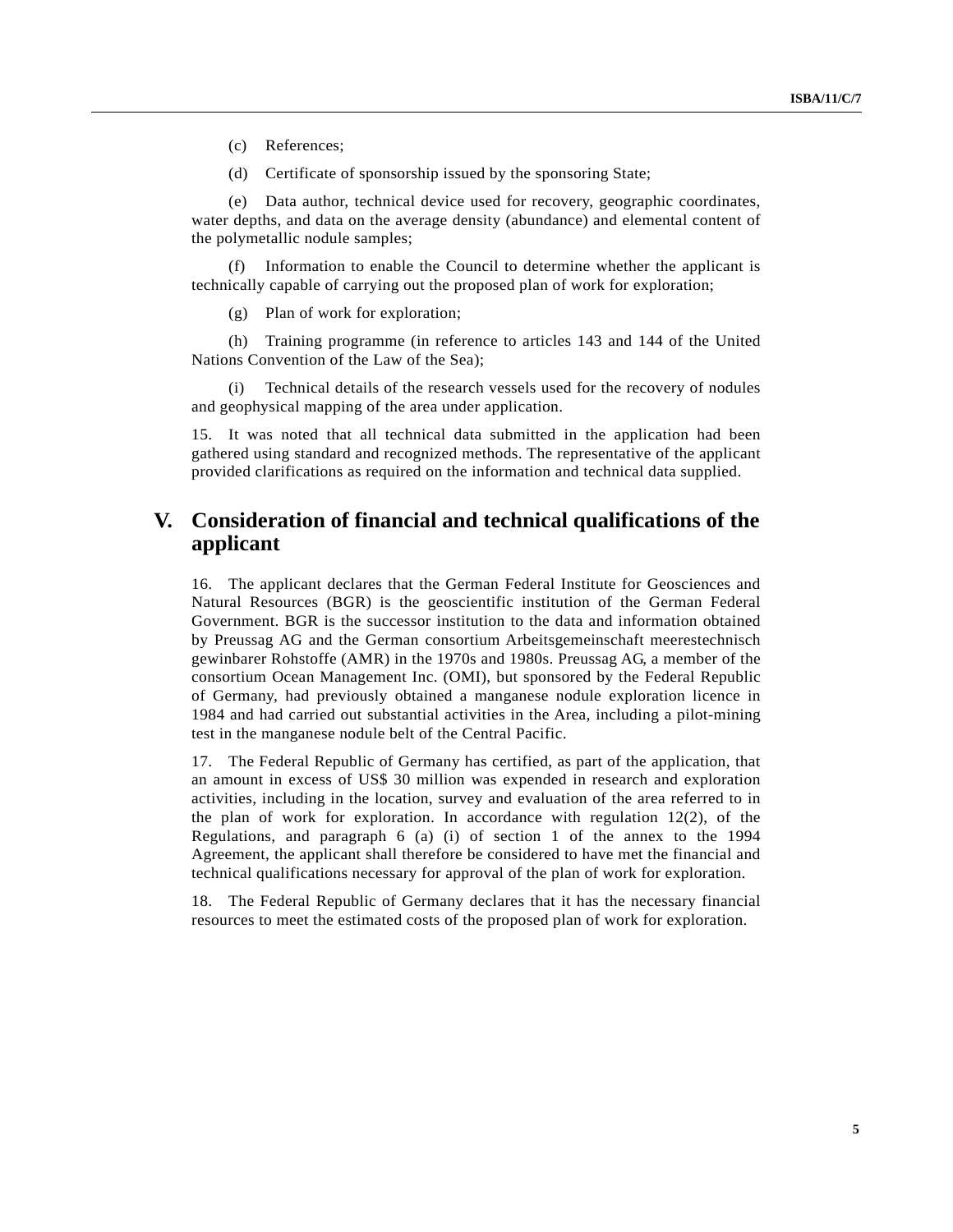### **VI. Consideration of data and information submitted for the designation of a reserved area and determination of equal estimated commercial value**

19. The applicant indicated the coordinates dividing the area under application into two areas of equal estimated commercial value. The Council, on the recommendation of the Commission, shall designate one of these areas as the area reserved for the Authority. The other area will become the applicant's exploration area. The calculation of the estimated commercial value was done by the applicant in several steps, which are briefly described below.

### **A. Methodology used by the applicant in calculation of the estimated commercial value**

20. The first step was to define the amount of metals, specifically for copper, nickel and cobalt, for each sampling site in the area under application. This was achieved by multiplying the content of these metals (percentage of dry weight) as derived from chemical analyses with the nodule abundance  $(kg/m<sup>2</sup>)$  at each site. Thus, the so-called metal density for copper, nickel and cobalt was determined (in  $kg/m<sup>2</sup>$ ) for each site.

21. The second step was to define the commercial value for the calculated metal densities at each site. This is achieved by multiplying the metal densities with the commodity prices for the three metals as quoted in May 2005 in the London publication *Metal Bulletin*. Prices were listed at: copper, \$3.31/kg; nickel, \$16.05/kg; and cobalt, \$74.78/kg. The resulting values of these three metals were then added to define the commercial value of each sampling site (in  $\text{US}\$/\text{m}^2$ ).

22. The third step was to apply statistical methods to the results from sampling sites to be able to calculate the commercial value for the entire area under application. The method employed was the Krigging method, which accommodates regional sampling concentration and also evaluates large distances between individual sampling sites to arrive at an evenly distributed grid of data points; this grid then is used to produce a map of the estimated commercial value in increments of  $$1/m^2$ .

23. The last step was to divide the area into two parts of equal estimated commercial value. This was achieved iteratively, by first dividing the area and then calculating the areal size of each commercial-value increment. The results for all increments were then added. If in using this method the commercial values of two sub-areas were found to differ, the process was repeated with a slight geographical shift of the segment boundary. The remaining solution should also consider that sufficient sampling sites were included in each sub-area. The favoured solution suggests subdividing the western application area into an eastern and a western segment and the larger eastern area into a northern and southern segment.

24. The Commission noted that the applicant had expressed no preference with respect to the selection of the reserved area, but had left it to the Commission to make a recommendation to the Council based on its evaluation of the data and information submitted.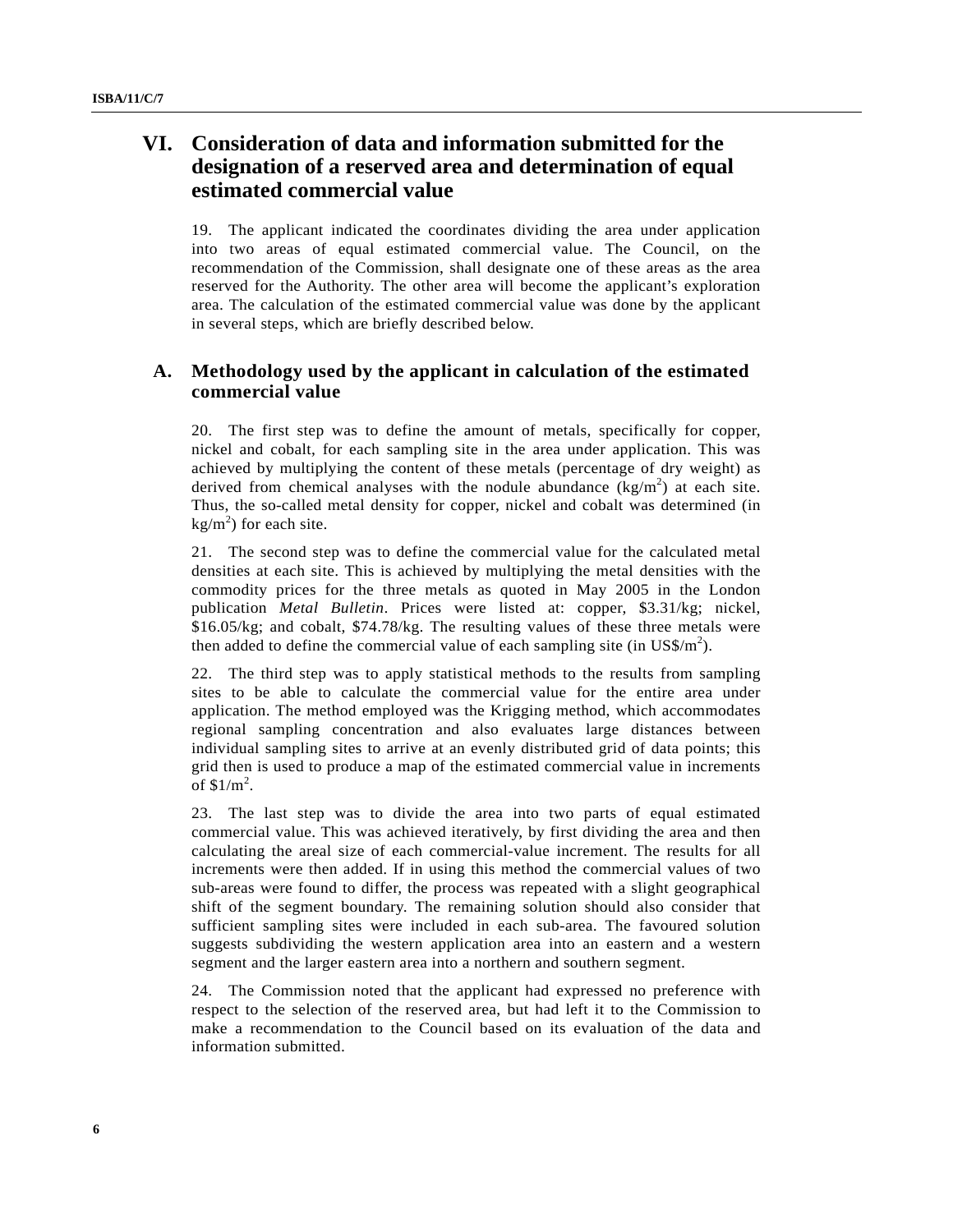#### **B. Evaluation**

#### **1. Bathymetry**

**\_\_\_\_\_\_\_\_\_\_\_\_\_\_\_\_\_\_** 

25. The examination of bathymetric features in the application area was carried out by checking and comparing all maps and information provided by the applicant. The nature of the data available only allows the possibility of a regional analysis of the bathymetry and seafloor geomorphology.

26. The Commission was provided with charts of Krigged bathymetry based on widely spaced data points, along with regional geomorphological interpretative maps for the two areas. In addition to this, the proposal contains a descriptive summary of the seafloor features typically observed in the region.

27. While the bathymetric data and the geomorphological interpretations provide a general understanding of the seafloor topography and relief variations, there is insufficient information to quantify any significant differences between the areas, which might affect nodule abundance or exploration/exploitation operations.

28. Furthermore, owing to scarce data coverage, the Commission decided that it is not meaningful to assess the effect that the extrapolated bathymetry may have on the commercial value of these areas.

#### **2. Nodule abundance and metal content**

29. The application area covers two distinct regions. Each region was further divided by the applicant into two sectors, so as to produce two areas (sector  $W1$  + sector E1 and sector  $W2$  + sector E2) each covering approximately 75,000 square kilometres and having equal estimated commercial value. The coordinates and general location of sectors W1 and E1 and sectors W2 and E2 are shown in annex II to the present report. Sectors W1 (15,623 square kilometres) and E1 (61,648 square kilometres) have an aggregate area of 77,271 square kilometres; sectors W2 (18,462 square kilometres) and E2 (54,284 square kilometres) have an aggregate area of 72,746 square kilometres.2 The difference between the areas is 4,525 square kilometres.

30. The application is based on data collected during the period from 1976 to 1978. The application area has a total of 624 nodule sampling stations. Sectors W1 and W2 have a total of 267 stations and sectors E1 and E2 have 357 stations. The nodule sampling stations are randomly distributed; sectors W1 and W2 have more regular distribution compared to sectors E1 and E2. In sectors E1 and E2 the nodule sampling stations are concentrated in the eastern part while the rest of the areas are irregularly sampled. The south-western portion has not been sampled at all.

<sup>2</sup> There is a small difference (of about 0.03 per cent) in the sizes in square kilometres of areas E and W compared to that of sectors E1 plus E2 and W1 plus W2, respectively. This difference is due to calculation of distances between meridians on the surface of the globe while the calculation of the sizes of areas E and W was based on a two-dimensional plane surface. For the calculation of each of the sectors its individual corrected latitudinal lengths were defined while for calculating the total size of area W the latitudinal reference used was 12.88°N; the same holds true for the area E with the latitudinal reference used for calculation being 11.43°N.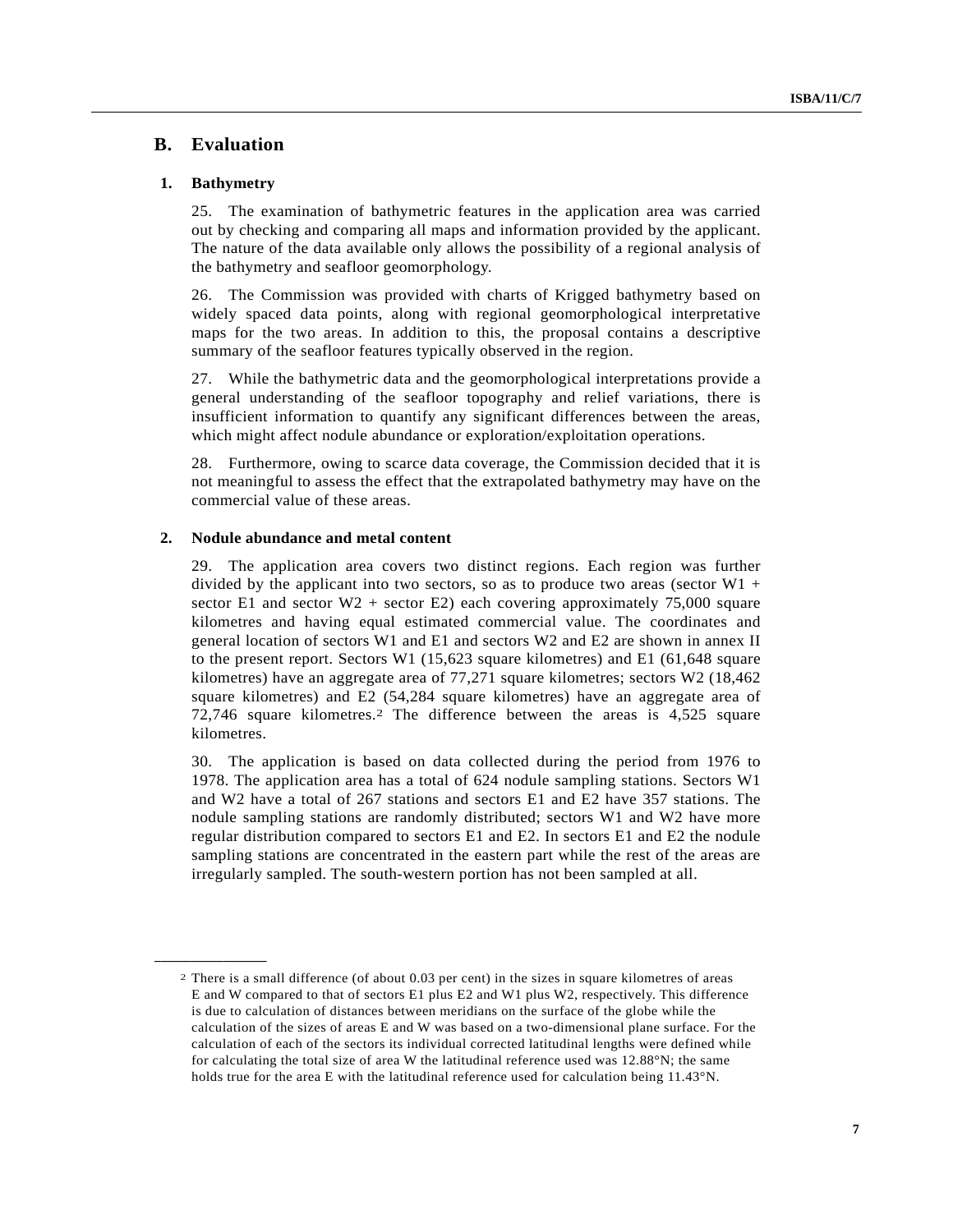31. The applicant defined commercial values as the same as combined metal values without the subtraction of investment and production costs. These make areas of high average content more favourable than the areas with high metal and abundance.

### **C. Summary and conclusions relating to the determination of equal estimated commercial value**

32. The data in the two areas (W1+E1 and W2+E2) has been analysed and the following observations are made with regard to the nodule abundance and metal content:

 (a) The bathymetric data do not indicate any special preference in the selection of the reserved area;

 (b) Sectors W1 (15,623 square kilometres) and E1 (61,648 square kilometres) have an aggregate area of 77,271 square kilometres; sectors W2 (18,462 square kilometres) and E2 (54,284 square kilometres) have an aggregate area of 72,746 square kilometres. The difference between the areas is 4,525 square kilometres;

 (c) Sectors W1 and E1 have a total of 329 sampling stations while sectors W<sub>2</sub> and E<sub>2</sub> have 295 sampling stations;

 (d) The average abundance in both areas is nearly comparable with sectors W2 and E2 having 11.04 kg/m<sup>2</sup> and sectors W1 and E1 having 11.135 kg/m<sup>2</sup>;

 (e) The variance and standard deviation of the abundance in sectors W2 and E2 areas is considerably higher than that in sectors W1 and E1;

 (f) The copper, nickel and cobalt content is marginally higher in sectors W1 and E1 (1.0689, 1.33, 0.18 per cent respectively) compared to sectors W2 and E2 (1.0683, 1.289, 0.171 per cent respectively);

 (g) The commercial value as provided in the document for the two areas is nearly the same.

33. Evaluation of charts provided in the application shows that sectors W2 and E2 have large pockets of high commercial value (up to  $\frac{1}{2}$ ). Sectors W1 and E1 have a larger number of smaller size pockets of high commercial value (up to  $$6/m^2$ ). From a commercial point of view, sector W2, which has a pocket of high commercial value, may be beneficial as the returns will be higher in the area. Around 20 per cent of sector W2 has a very high commercial value.

34. However, if the area has to be considered as a whole, there are around five or six smaller size pockets of high commercial value in sectors W1 and E1. But the high commercial value in sectors W1 and E1 is not more than in  $$6/m^2$  in most of the area. Sectors W2 and E2 are comparatively less sampled and also the abundance values show larger variability with high standard deviation values.

35. Based on the results of investigations and analysis of the data available at the present level of prospecting and exploration and taking into consideration the attendant uncertainty in the estimates, the Commission was of the view that both areas offered similar potentials in terms of finding competitive mine sites. However, based on the above considerations as to nodule abundance and metal contents, the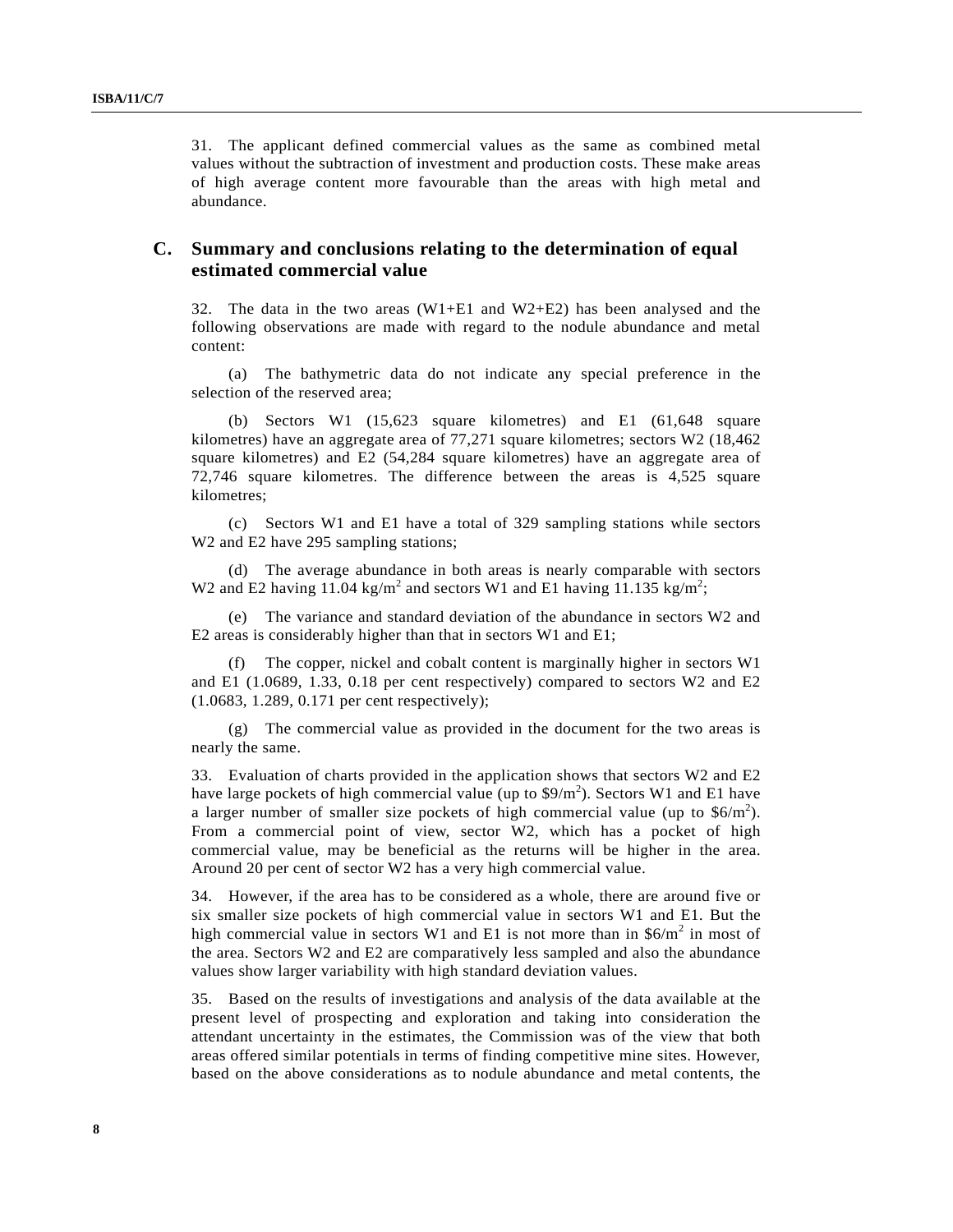Commission decided to recommend to the Council to designate sectors W2 and E2 as the area reserved for the Authority.

### **VII. Consideration of data and information submitted for approval of the plan of work for exploration**

36. In accordance with regulation 18 of the Regulations, the application included data and information for approval of the plan of work for exploration:

A general description and a schedule of the proposed exploration programme, including the programme of activities for the immediate five-year period, such as studies to be undertaken in respect of the environmental, technical, economic and other appropriate factors that must be taken into account in exploration (Application, attachment 5, section (a));

 (b) A description of the programme for oceanographic and environmental baseline studies in accordance with the Regulations and environmental rules, regulations and procedures established by the Authority that would enable an assessment of the potential environmental impact of the proposed exploration activities, taking into account any recommendations issued by the Legal and Technical Commission (Application, attachment 5, section (b));

 (c) A preliminary assessment of the possible impact of the proposed exploration activities on the marine environment (Application, attachment 5, section (c));

 (d) A description of proposed measures for the prevention, reduction and control of pollution and other hazards, as well as possible impacts, to the marine environment (Application, attachment 5, section (d));

 (e) A schedule of anticipated yearly expenditures in respect of the programme of activities for the immediate five-year period (Application, attachment 5, section (a) and page 96).

### **VIII. Training programme**

37. In accordance with regulation 27 of the Regulations and articles 143 and 144 of the Convention, the application included a proposed training programme, described in Attachment 7 to the application as follows:

 "(a) ISA shall define two persons to participate in German marine research cruises of opportunity. Participants will take part in the cruise and the work at sea and will then visit BGR in Hannover for a time period of four to six weeks. The training will include instructions on modern geophysical and geological survey methods, selection of suitable sites for sampling, conservation of samples taken in part for highly specialized investigations; training in Hannover will focus on planning and conceptual work and completion of a cruise report.

"Cruises:

I. 2006: RV SONNE cruise off Sumatra/Indonesia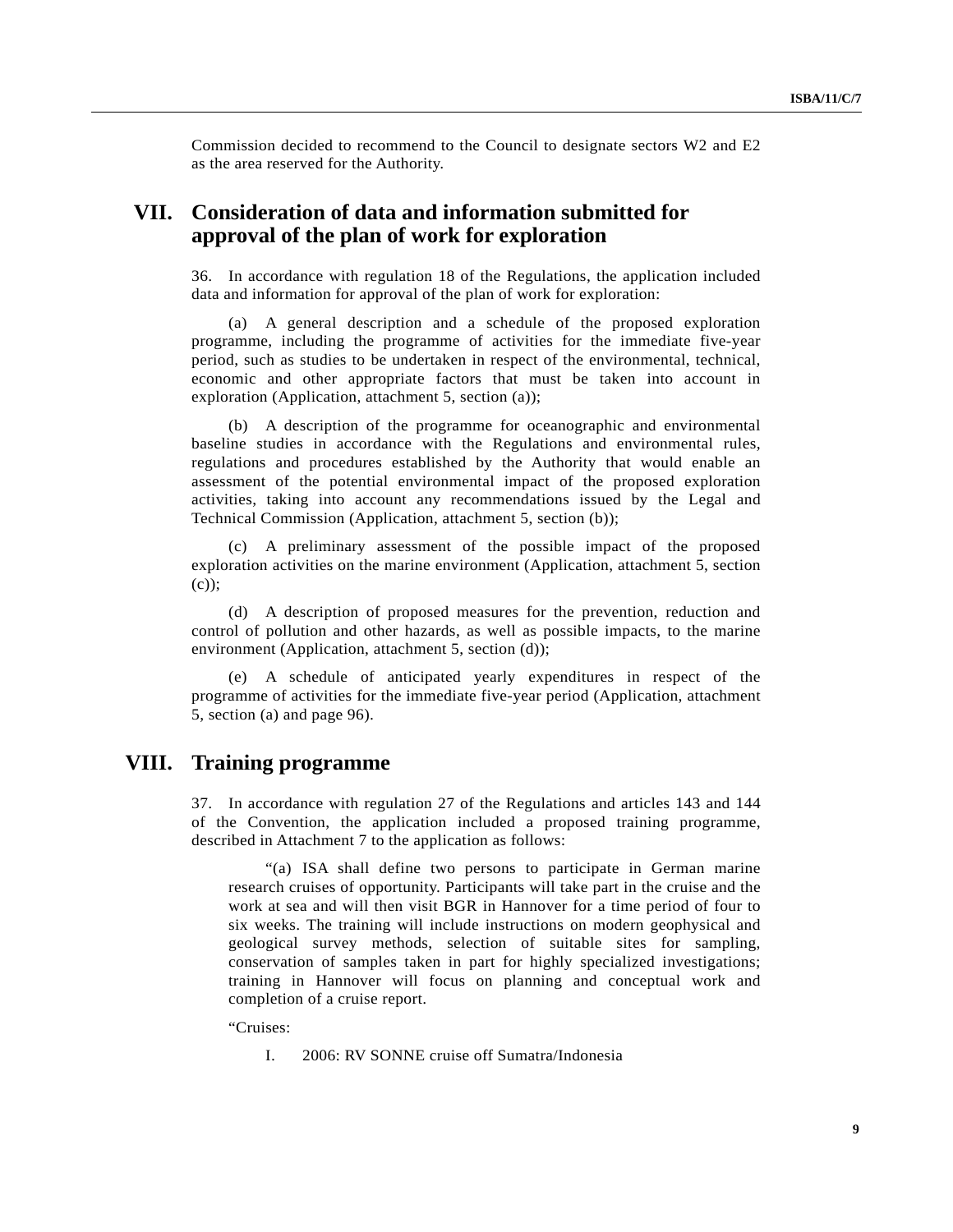II. 2008: RV SONNE cruise to the licence area, central Pacific

III. 2010: cruise to be determined

 "The costs equivalents for these measures are estimated to be 60,000 euro

 "(b) BGR together with the German institutes Geomar in Kiel, the University of Bremen and the Centre for Tropical Marine Ecology (ZMT) in Bremen will organize a four-month training course for two participants, to be selected by the ISA. This course will address issues of marine management.

 "The cost equivalents for these measures are estimated to be 30,000 euro."

38. The Commission would suggest that the applicant should provide a more detailed elaboration of the proposed training programme prior to drawing up of the contract for exploration.

### **IX. Conclusion and recommendations**

39. Having examined the particulars submitted by the applicant, which are summarized in parts III and V above, the Commission is satisfied that the application has been duly submitted in accordance with the Regulations and that the applicant:

- (a) Has complied with the provisions of the Regulations;
- (b) Has given the undertakings and assurances specified in regulation 14;

 (c) Possesses the financial and technical capability to carry out the proposed plan of work for exploration.

40. The Commission is satisfied that none of the conditions in regulation 21(6) of the Regulations apply.

41. With respect to the designation of a reserved area, the Commission recommends that the Council designate sectors W2 and E2, as shown in annex II, as the reserved area. The Commission recommends that sectors W1 and E1, as shown in annex II, be allocated to the applicant as its exploration area.

42. With respect to the proposed plan of work for exploration, the Commission is satisfied that the proposed plan of work for exploration will:

(a) Provide for effective protection of human health and safety;

 (b) Provide for effective protection and preservation of the marine environment;

 (c) Ensure that installations are not established where interference may be caused to the use of recognized sea lanes essential to international navigation or in areas of intense fishing activity.

43. Accordingly, pursuant to the 1994 Agreement, annex, section 1, paragraph  $6(a)(i)$ , and regulation 21(5), of the Regulations, the Commission recommends to the Council approval of the plan of work for exploration submitted by the Federal Republic of Germany.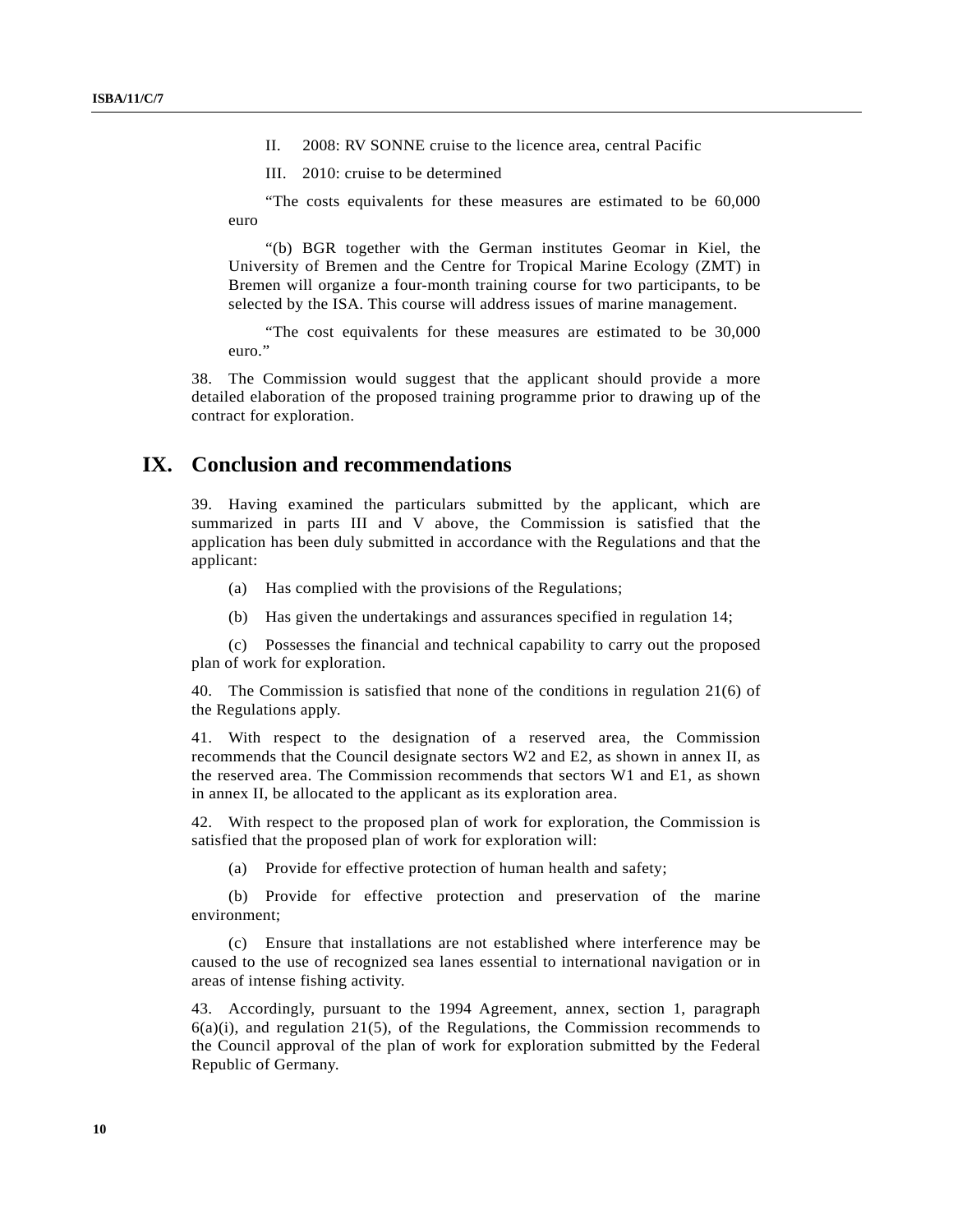## **Annex I**

## **Coordinates and map of general location of the area under application**

#### **Area "W"**

| Starting point 1:      | N 13°30'/W 138°22'        |
|------------------------|---------------------------|
| $E$ to 2:              | N 13°30'/W 136°00'        |
| S to 3:                | N 12°30'/W 136°00'        |
| W to 4:                | N $12°30'$ /W $137°50'$   |
| S to 5:                | N 11°38'/W 137°50'        |
| W to 6:                | N 11°38'/W 138°22' return |
| N to Starting point 1: | N 13°30'/W 138°22'        |

#### **Area "E"**

| Starting point 1:      | N 13°26'/W 119°25'                           |
|------------------------|----------------------------------------------|
| $E$ to 2:              | N $13^{\circ}26'$ /W $118^{\circ}00'$        |
| $S$ to 3:              | N $12^{\circ}00'$ /W $118^{\circ}00'$        |
| $E$ to 4:              | N $12^{\circ}00'$ /W $116^{\circ}04'$        |
| S to $5$ :             | N $09^{\circ}45'$ /W $116^{\circ}04'$        |
| W to $6$ :             | N $09^{\circ}45'$ /W $119^{\circ}25'$ return |
| N to Starting point 1: | N $13^{\circ}26'$ /W $119^{\circ}25'$        |

The total area under application amounts to 149,976 square kilometres. Area "W" has a total area of 34,080 kilometres, Area "E" has a total area of 115,896 square kilometres.